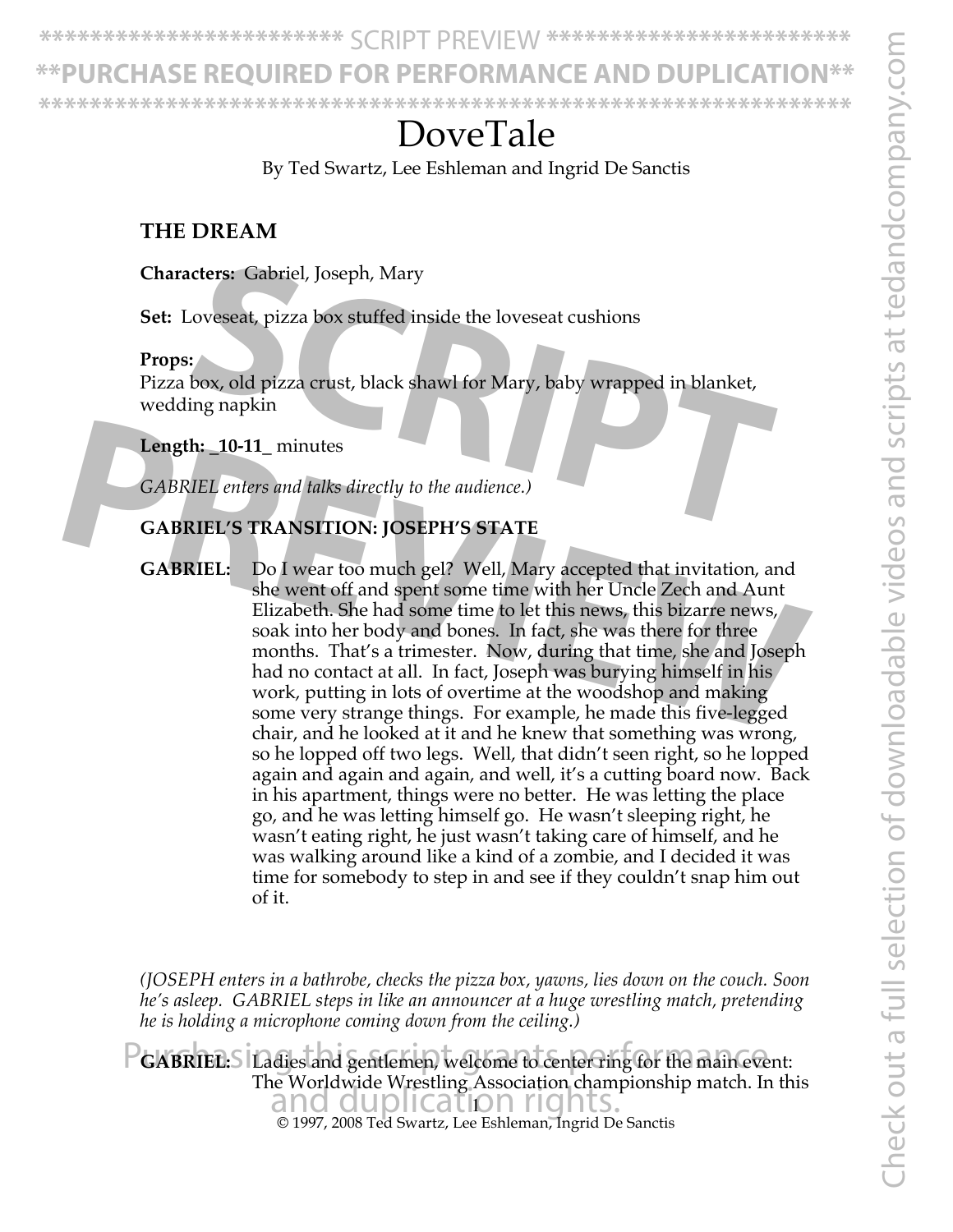## <u>\*HASE REQUIRED FOR PERFORMANCE AND DUPLICATI</u>

**\*\*\*\*\*\*\*\*\*\*\*\*\*\*\*\*\*\*\*\*\*\*\*\*\*\*\*\*\*\*\*\*\*\*\*\*\*\*\*\*\*\*\*\*\*\*\*\*\*\*\*\*\*\*\*\*\*\*\*\*\*\*\*\***

corner, weighing in at 387 pounds, from parts known and unknown, since before time as we know it—it's the angel of the opera—please welcome ... Gabriel!!!!! In this other corner weighing in at 185 pounds, from Nazareth on the Galilee, please welcome ... Joseph, son of Jacob. Let's get ready to rumble!!!!!!!

*(GABRIEL pulls JOSEPH off the couch. They circle and face each other. GABRIEL takes a "karate kid" pose.)*

**JOSEPH:** Wait a minute. This is a dream isn't it? You're not real; you can't do anything to me. *(To audience)* It's a dream, he can't hurt me.

(GABRIEL *winks at audience then kicks JOSEPH. Slaps him over the back of his head. JOSEPH turns to* GABRIEL *and begins to swing as* GABRIEL *puts him arm-length away with his hand on his forehead.)* ate kid" pose.)<br> **SCRIPH:** Wait a minute. This is a dream isn't it? You're not real; you can't<br>
anything to me. (*Lo audience*) It's a dream, he can't hurt me.<br>
RIEL winks at audience then kicks JOSEPH. Slaps him over the

**GABRIEL:** How's Mary*?*

**JOSEPH:** Mary who?

**GABRIEL:** Your fiancé.

**JOSEPH:** I don't have a fiancé

*(GABRIEL lets JOSEPH fall forward on his face.)* **CABRIEL:** How's Mary?<br> **JOSEPH:** Mary who?<br> **CABRIEL:** Your fiance.<br> **JOSEPH:** I don't have a fiance<br>
(GABRIEL lets JOSEPH fall forward on his face.)<br> **CABRIEL:** She dump you?<br> **JOSEPH:** No!

**GABRIEL:** She dump you?

**JOSEPH:** No!

**GABRIEL:** Not man enough for her?

**JOSEPH:** No ... yes! I mean, no ... that doesn't have anything to do with it.

*(He points at GABRIEL. GABRIEL takes his index finger in hand and leads him over to the couch. Drops him. Sits on couch.)*

**GABRIEL:** No?

**JOSEPH:** No.

**GABRIEL:** Miss her? *(Tickles him)*

**JOSEPH:** No.

© 1997, 2008 Ted Swartz, Lee Eshleman, Ingrid De Sanctis and duplication rights. Purchasing this script grants performance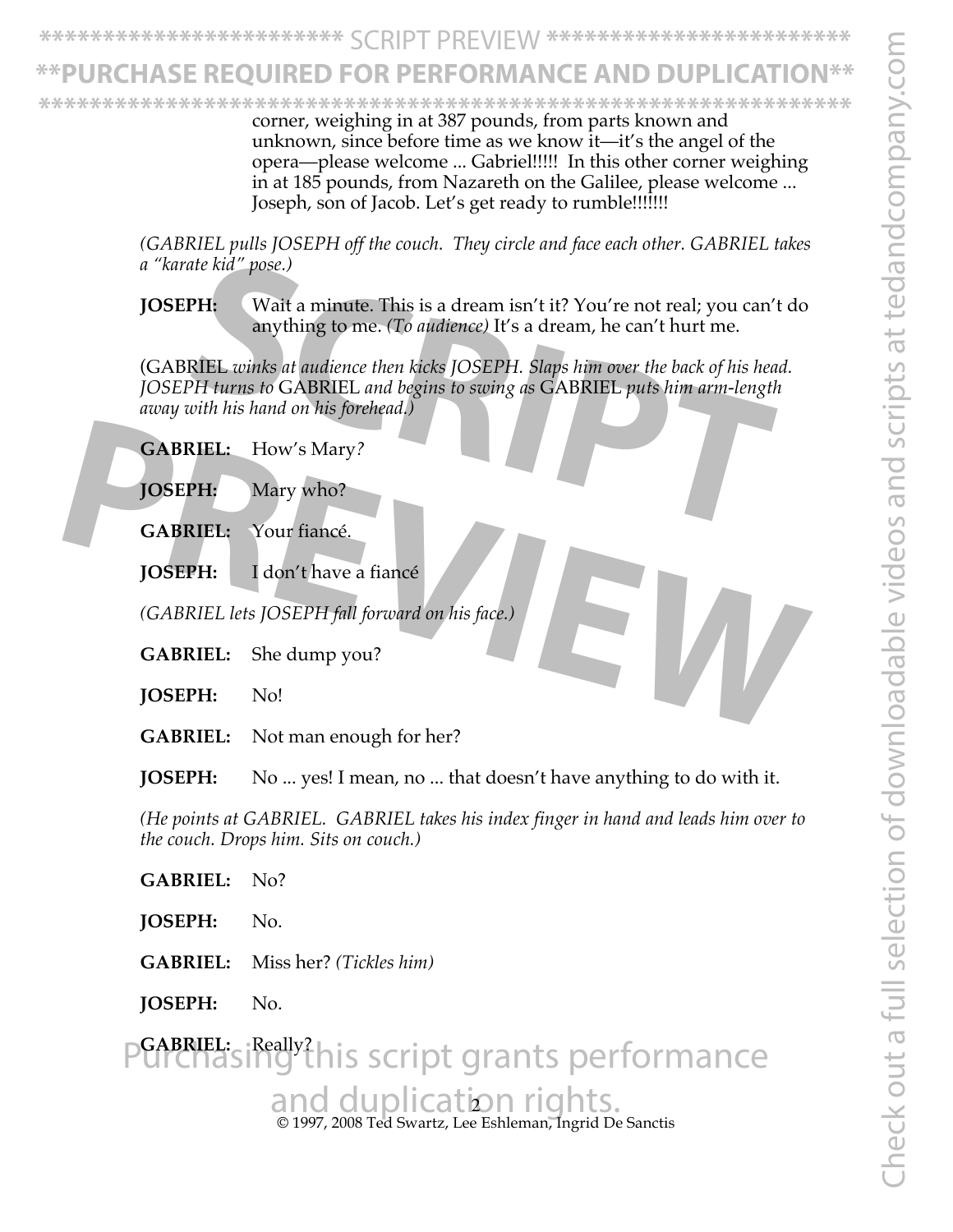## **\*\*PURCHASE REQUIRED FOR PERFORMANCE AND DUPLICATION\*\***

**JOSEPH:** Hey, that's old history. I'm doing fine. **\*\*\*\*\*\*\*\*\*\*\*\*\*\*\*\*\*\*\*\*\*\*\*\*\*\*\*\*\*\*\*\*\*\*\*\*\*\*\*\*\*\*\*\*\*\*\*\*\*\*\*\*\*\*\*\*\*\*\*\*\*\*\*\***

- **GABRIEL:** *(Pinching his face)* You look like you lost weight.
- **JOSEPH:** I've been working out.
- **GABRIEL:** Right. *(Lifts JOSEPH by his hair.)* Where is she?

*(Lets him go ... does the up the chest to under the chin school-kid thing, then slaps his face back and forth with both hands.)*

- **JOSEPH:** How should I know?
- **GABRIEL:** Where is she?
- **JOSEPH:** She's at Zechariah and Elizabeth's.
- **GABRIEL:** Now we're getting somewhere. HAAAAAAIIIIII! *(Strikes the arms ready pose, which causes JOSEPH to do it, too.)* Dating around? For a matrice of the up the chest to under the chin school-kid thing, then slaps his<br>
Sck and forth with both hands.)<br> **SIEL:** Where is she?<br> **SIEL:** Where is she?<br> **SIEL:** Where is she?<br> **SIEL:** Now we're getting somewher
- **JOSEPH:** Well, I've been—(*Gabriel swings him around by the arm and throws him over the couch. Runs to audience for a high five.)*
- **JOSEPH:** *(Appearing from behind couch)* I'm doing okay.
- **GABRIEL:** Don't measure up do they? *(No answer)* That must have hurt. Here, take a seat. It's okay. Tell me about work. How are things at work? **JOSEPH:** She's at Zechariah and Elizabeth's.<br> **GABRIEL:** Now we're getting somewhere. HAAAAAAIIIIII! (Strikes the arms ready pose, which causes JOSEPH to do it, too.) Dating around?<br> **JOSEPH:** Well, I've been—(Gabriel swi
	- **JOSEPH:** Work is work.
	- **GABRIEL:** Trouble concentrating?
	- **JOSEPH:** I'm on probation.
	- **GABRIEL:** More five-legged chairs. *(JOSEPH goes to sit, as GABRIEL pulls the chair from under him.)* Why did you let her go?
	- **JOSEPH:** What do you mean, why? She was pregnant. It wasn't mine. What was I supposed to do—marry her anyway?
	- **GABRIEL:** *(Pulls JOSEPH to him by the ear.)* Whose baby do you think it is anyway?

(*GABRIEL "lifts" JOSEPH and hurls him down center without touching him. GABRIEL induces the audience to applaud. They quiet down in expectation of the speech they are about to hear. JOSEPH becomes aware that he is hopelessly unprepared*.) Purchasing this script grants performance

> © 1997, 2008 Ted Swartz, Lee Eshleman, Ingrid De Sanctis and duplication rights.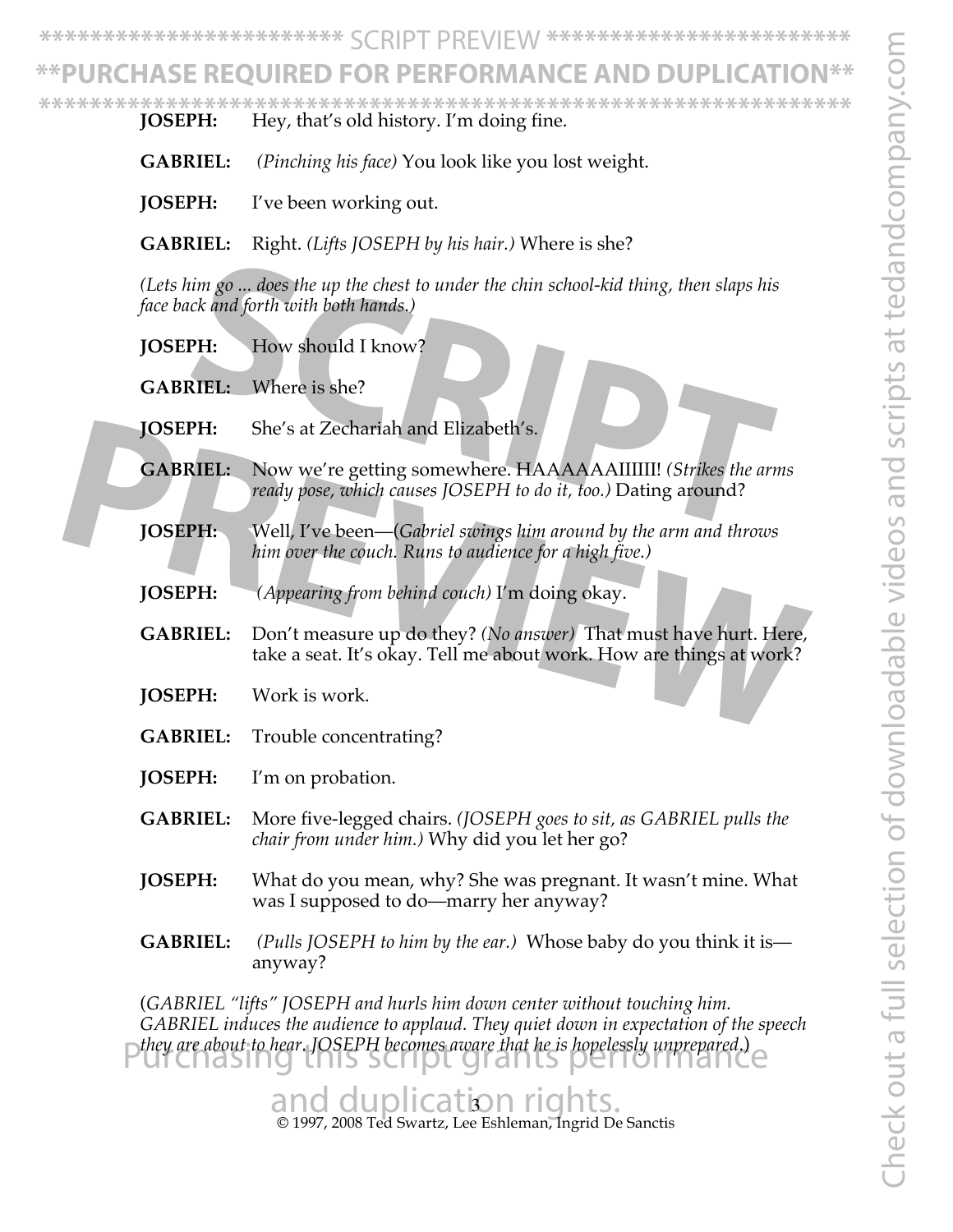# URCHASE REQUIRED FOR PERFORMANCE AND DUPLICATI

**\*\*\*\*\*\*\*\*\*\*\*\*\*\*\*\*\*\*\*\*\*\*\*\*\*\*\*\*\*\*\*\*\*\*\*\*\*\*\*\*\*\*\*\*\*\*\*\*\*\*\*\*\*\*\*\*\*\*\*\*\*\*\*\***

**JOSEPH:** Ah … this evening ... I ... ah … am so glad to be here … It's a profound honor of course ... to be asked ... ah ... to address such a distinguished ... ah audience ... this evening, it's ... the lasting impression that one will take from this gathering will be ... I'm sure that you were all, in fact ... here. ... In conclusion ... I'm sorry, I don't seem to have my notes... (*GABRIEL hands him a note.*) I've just been handed a note. It appears that my wife has gone into labor. I need to get over to the hospital ... Wait a minute, this can't be for me, I'm not married. (*He hands the note to GABRIEL. Addresses audience.)* You see, this can't be for me. I'm not married.

*(MARY enters carrying a bundle. She wears a black fabric over her head and looks into JOSEPH'S eyes when she hands him the baby…*)

Mary, this isn't my child ... This isn't my child ... (*He is looking for anyone to give the bundle to.*) Please, this isn't mine. Please. (*He glances down at the bundle, sees something there. Is stilled. GABRIEL enters, gently takes the bundle and leads JOSEPH back to the couch.)* need to get over to the hospital ... Wait a minute, this can't be for<br>me, I'm not married. (*He hands the note to GABRIEL. Addresses*<br>audience.) You see, this can't be for me. I'm not married.<br>Y enters carrying a bundle. S

**GABRIEL:** Marry her, Joseph; it's the right thing to do. *(Tucks an item in his shirt. Exits with the baby. When door shuts, JOSEPH wakes up with a start. Realizes it was all a dream, notices what's in his shirt, pulls out a napkin, reads it.)* bundle to JOSEPH, looks at him, then exits.)<br>
Mary, this isn't my child ... This isn't my child ... (He is looking for<br>
anyone to give the bundle to.) Please, this isn't mine. Please. (He<br>
glances down at the bundle, sees

**JOSEPH:** Forever on.

*(JOSEPH gets up and as he exits he realizes his arm hurts.)*

#### **JOSEPH:** Ow!

### **GABRIEL TRANSITION: "DREAMS"**

*(GABRIEL enters, stands inside the doorframe, leaning on top of cutaway door.)*

**GABRIEL:** Did you ever have a dream like that? A dream that was so intense and vivid that when you woke up, you could swear that it had actually happened to you? Well now, sometimes a dream like that is simply the result of worry. It's the last thing you were thinking about right before you went to sleep. And sometimes a dream like that is the result of diet. It's the last thing you ate right before you went to sleep. But sometimes, in the middle of all that crazy jigsaw imagery, there is something else, there's a hint toward an idea. There's a nudge toward a new way to see things. And if you listen Purchas There's a nudge toward a new way to see things. And if you lis<br>Purchasidosely enough, you can hear the voice of God.

## and duplication rights.

© 1997, 2008 Ted Swartz, Lee Eshleman, Ingrid De Sanctis

**JOSEPH:** Mary? What's the matter? (*She is shrouded as if in disgrace, hands the bundle to JOSEPH, looks at him, then exits.*)